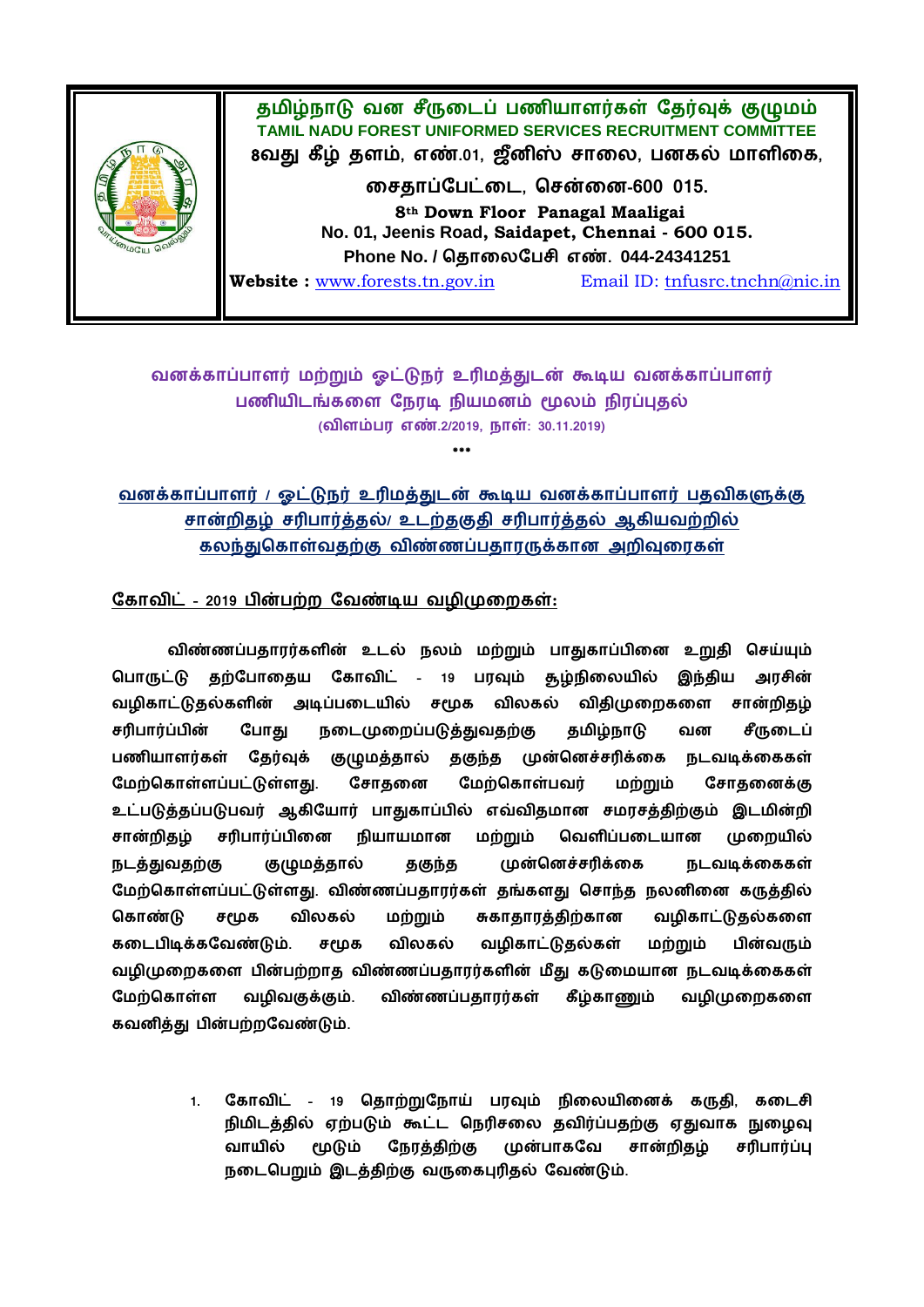- 2. சான்றிதழ் சரிபார்ப்பு நடைபெறும் இடத்தினை அடையும்போது சமூக விலகலுக்கான நடைமுறைகளை பின்பற்றவும், இரு நபர்களுக்கிடையே 6 அடி இடைவெளியினை கடைபிடித்தலும் வேண்டும்.
- 3. சான்றிதழ் சரிபார்ப்பு நடைபெறும் இடத்தின் நுழைவு வாயில் மற்றும் வளாகத்தில் தொடர்பில்லாத முறையில் கைகளை தூய்மைப்படுத்தும்  **. ,**  தங்களது கைகளை சுத்தப்படுத்திக் கொள்ளவேண்டும்.
- 4. கோவிட் 19 தொற்றுள்ளதாக (Positive) சோதனை முடிவு கொண்டுள்ள  **,**  இருமல் போன்ற அறிகுறிகள் கொண்டுள்ள விண்ணப்பதாரர்கள் சான்றிதழ் சரிபார்ப்பு நடைபெறும் வளாகத்தினுள் நுழைய அனுமதிக்கப்படமாட்டார்கள். நுழைவுவாயிலில் உடல் பரிசோதிக்கும்  சாகனம் கொண்டு பரிசோகனை **செய்கையில் உடல்வெப்பம்** (> 99.14 F / 37.3° C) அதிகமுள்ள விண்ணப்பதாரர்கள் வளாகத்தினுள் நுழைய  **. – 19**  (Pulse Oxymeter) **.**
- **5.**  தாங்கள் விரும்பினால் கையுறை அணிந்து  **.**
- சீருடைப் பணியாளர்கள் 6. தமிழ்நாடு வன தேர்வுக் குழுமத்தால் வழங்கப்படும் முகத்திரையினை (Surgical Mask) விண்ணப்பதாரர்கள் அணிய  **.**
- **7.**  மட்டுமே வளாகத்தினுள் நுழைய அனுமதிக்கப்படுவார்கள். எந்தவொரு <u>சூழ்நி</u>லையிலும் உடன் வரும் நபர்கள் வளாகத்தினுள் நுழைய அனுமதிக்கப்படமாட்டார்கள்.
- 8. அரசு மருத்துவமனையில் பெறப்பட்ட கோவிட் 19 தொற்று இல்லை என்பதற்குரிய பரிசோதனை முடிவு சான்றுடன் விண்ணப்பதாரர்கள் வருகை புரிதல் வேண்டும். சான்றிதழ் சரிபார்ப்பு நடைபெறும் தேதிக்கு  **– 19**  பரிசோதனை மேற்கொண்டிருத்தல் வேண்டும்.

### பொது

விண்ணப்பதாரர்கள் கீழ்காணும் அறிவுரைகளை மிகவும் கவனத்துடன் படிக்க கேட்டுக் கொள்ளப்படுகிறார்கள்.

> 1. விண்ணப்பதாரர்கள் இணையவழி விண்ணப்பத்தில் பதிவேற்றப்பட்ட கடவுச்சீட்டு அளவுள்ள (Passport size) இரண்டு புகைப்படங்களை சமர்ப்பிக்க  **.**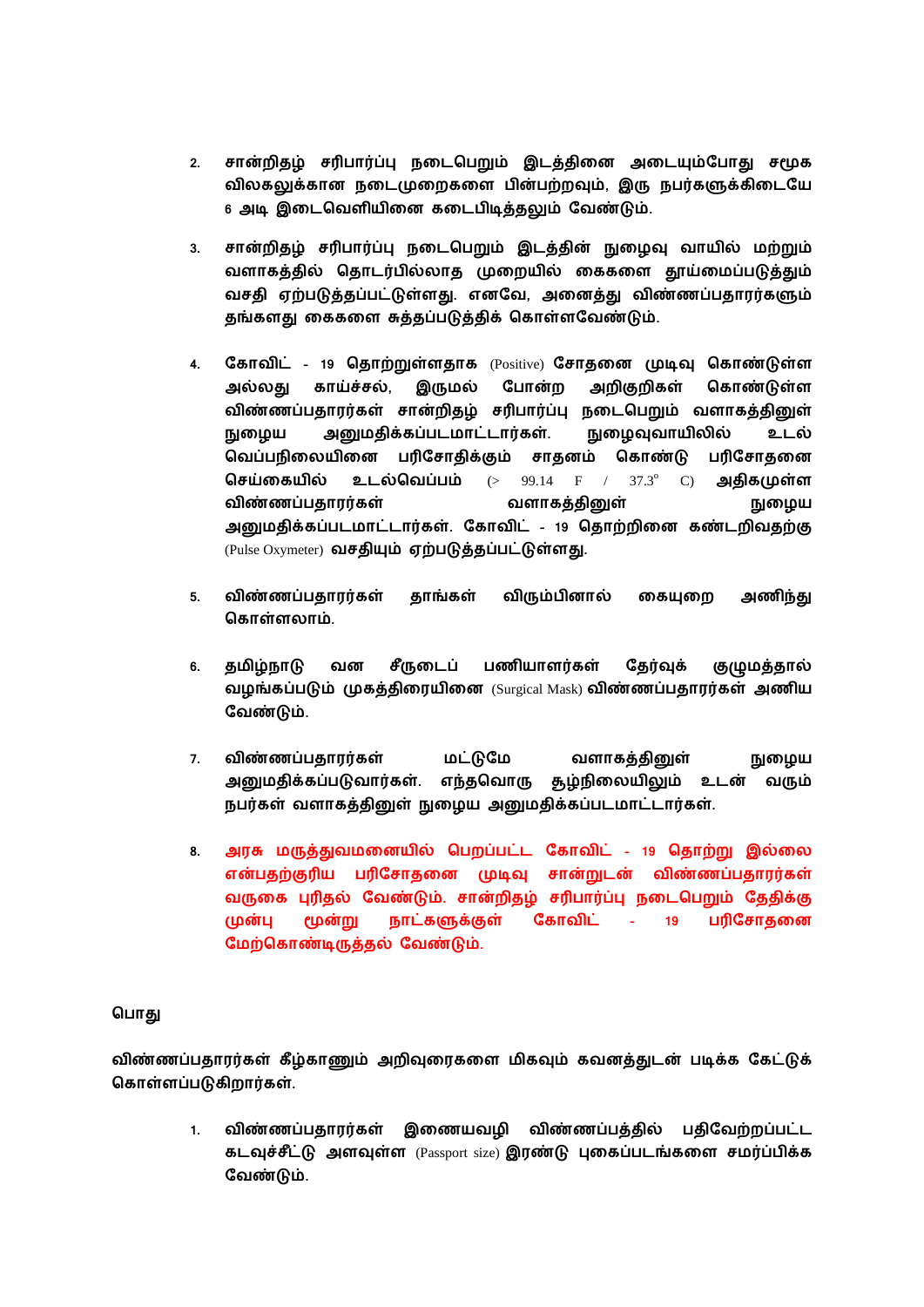- 2. மேற்காண் சரிபார்ப்பு மற்றும் தேர்விற்கு மீண்டும் வாய்ப்போ அல்லது தேதி மாற்றமோ வழங்கப்படமாட்டாது.
- 3. இப்பணிக்காக பயணப்படி / அகவிலைப்படி ஏதும் வழங்கப்படமாட்டாது.

## அ. சான்றிதழ் சரிபார்த்தல்

- 1. விண்ணப்பதாரர்கள், சான்றிதழ் சரிபார்ப்பிற்கு குறிப்பாணையின் இணையவழி விண்ணப்பக்கின்  மற்றும் நகல் ஆகியவற்றுடன் குறிப்பாணையில் குறிப்பிடப்பட்டுள்ள இடத்தில் குறிப்பிட்டுள்ள நாள் மற்றும் நேரத்தில் தவறாமல் கலந்து கொள்ளக் கேட்டுக் கொள்ளப்படுகிறார்கள்.
- 2.. சான்றிதழ் சரிபார்த்தலின்போது கீழ் குறிப்பிட்டுள்ள அசல்  **, (Self Attested) (One Set)**  அவர்களது விண்ணப்பத்தில் தெரிவித்துள்ளவாறு கொண்டு வருதல் வேண்டும். விண்ணப்பதாரர்கள் சான்றிதழ் சரிபார்த்தலுக்கு தவறாமல் கலந்து கொள்ளுமாறு கேட்டுக்கொள்ளப்படுகிறது.
- **3. ,**  வரிசைப்படி சமர்ப்பிக்கக் கேட்டுக் கொள்ளப்படுகிறார்கள்
	- i. பிறந்த தேதிக்கான சான்று (SSLC சான்றிதழ் / அரசிதழில்  **)**
	- ii. **தகவல் சிற்றேட்டின் பத்தி** 11 (e) ல் குறிப்பிடப்பட்டுள்ளபடி தகுதிவாய்ந்த அலுவலரிடமிருந்து பெற்ற சாதி சான்றிதழ்.
	- iii. **( )**  குறிப்பிட்டிருக்கும் பட்சத்தில் அதற்கான சுய உறுதிமொழி **மற்றும் தகவல் சிற்றேட்டின் இணைப்பு - II** ன்படி தமிழ்நாடு திருநங்கைகள் நல வாரியத்திடமிருந்து பெறப்பட்ட அடையாள அட்டை ஆகியவை.
	- <sup>iv.</sup> அறிவிக்கை நாள். 30.11.2019 இனம்-8 ல் குறிப்பிடப்பட்டுள்ள  **.**
	- v. விண்ணப்பதாரர் போதுமான தமிழறிவு கொண்டுள்ளதற்கான SSLC / HSC / Degree சான்றிதழ் அல்லது தமிழ்நாடு அரசுப் பணியாளர் தேர்வாணையத்தால் நடத்தப்பட்ட இரண்டாம்  **( )**  கேர்ச்சி  **.**
	- <sup>vi.</sup> தலைசிறந்த விளையாட்டு வீரர்களுக்கான சிறப்பு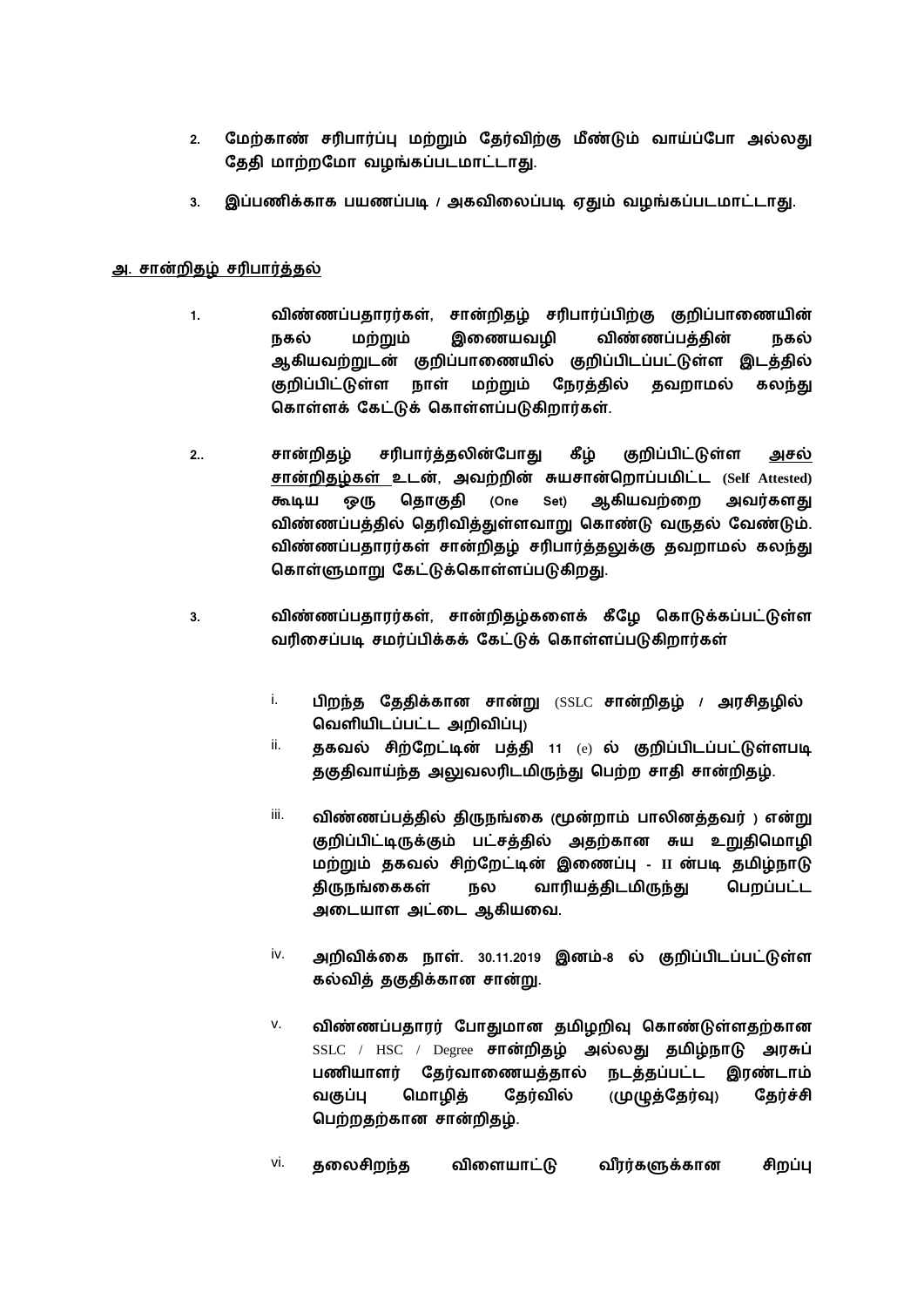ஒதுக்கீட்டின் கீழ் விண்ணப்பித்துள்ளவர்கள் தொடர்புடைய விளையாட்டு சான்றிதழ் மற்றும் தகவல் சிற்றேடு இணைப்பு -ய ன் படி நிர்ணயிக்கப்பட்டுள்ள படிவத்தில் அங்கீகாரம் பெற்ற அலுவலரால் அளிக்கப்பட்ட சான்றிதழ் ஆகிய இரண்டையும் அளிக்க வேண்டும். குகவல் சிற்றேடு பத்தி 6.5 னை காண்க.)

- சான்றிதழ் சரிபார்ப்பின் போது விளையாட்டு சான்றிதழ் மற்றும் குறிப்பு:-நிர்ணயிக்கப்பட்ட படிவங்களிலுள்ள சான்றிதழ் ஆகியவற்றின் அளிக்காத நபர்களை தலைசிறந்த விளையாட்டு அசல்களை வீரர்களுக்கான ஒதுக்கீட்டின் கீழ்பரிசீலனை செய்யப்படமாட்டாது.
	- vii. விண்ணப்பதாரர் விண்ணப்பத்தில் தமிழ் வழியில் பயின்றோருக்கான  $(PSTM)$ இடஒதுக்கீடு கோரியிருக்கும் பட்சத்தில் தகவல் சிற்றேட்டின் இணைப்பு - iv ன்படி தகுதி வாய்ந்த அலுவலரிடமிருந்து பெறப்பட்ட சான்றிதழ் (உரிய கல்வித்தகுதியை தமிழ் வழியில் பயின்று இருக்க வேண்டும்).
	- viii. விண்ணப்பதாரர் விண்ணப்பத்தில் ஆதரவற்ற விதவைக்கான கோரியிருக்கும்பட்சத்தில் இட ஒகுக்கீடு வருவாய் கோட்டாட்சியர் / துணை ஆட்சியர் / உதவி ஆட்சியரிடமிருந்து பெறப்பட்ட ஆதரவற்ற விதவைச் சான்றிதழ்.
	- ix. முன்னாள் இராணுவத்தினருக்கான ஒதுக்கீட்டின் கீழ் விண்ணப்பித்துள்ளவர்கள் தகவல் சிற்றேடு இணைப்பு - v ல் சான்றிதழ்களை குறிப்பிட்டுள்ளவாறு உரிய அளிக்க வேண்டும்.
	- x. விண்ணப்பகாார் ஒழுக்கம் மற்றும் நன்னடத்தைச் சான்றிதழைக் கடைசியாகப் பயின்ற அல்லது தற்பொழுது பயிலும் கல்வி நிறுவனத் தலைவரிடமிருந்து பெறப்பட்டிருக்க வேண்டும். விண்ணப்பதாரர் தொலைதூர வழியில் கல்வி பயின்றிருந்தாலும் இது பொருந்தும். தொலைதூர வழியில் கல்வி பயின்ற விண்ணப்பதாரர்கள் கடைசியாக நேரடியாகப் பயின்ற கல்வி நிறுவனத்திடமிருந்து பெறப்பட்ட ஒழுக்கம் மற்றும் நன்னடத்தைச் சான்றிதழ்.
	- xi. விண்ணப்பதாரர் அரசுப் பணியாளராக இருக்கும் பட்சத்தில் தகவல் சிற்றேட்டின் இணைப்பு - vi ன் படி பெறப்பட்ட தடையின்மை சான்றிதழ்.
	- xii. ஓட்டுநர் உரிமத்துடன் கூடிய வனக்காப்பாளர் பணியிடத்திற்கு மேற்கூறியவற்றுடன் கொடுக்கப்பட்டுள்ள கீழே சான்றிதழ் சான்றிதழ்களையும் சரிபார்ப்பின் பொழுது சமர்ப்பிக்க வேண்டும்.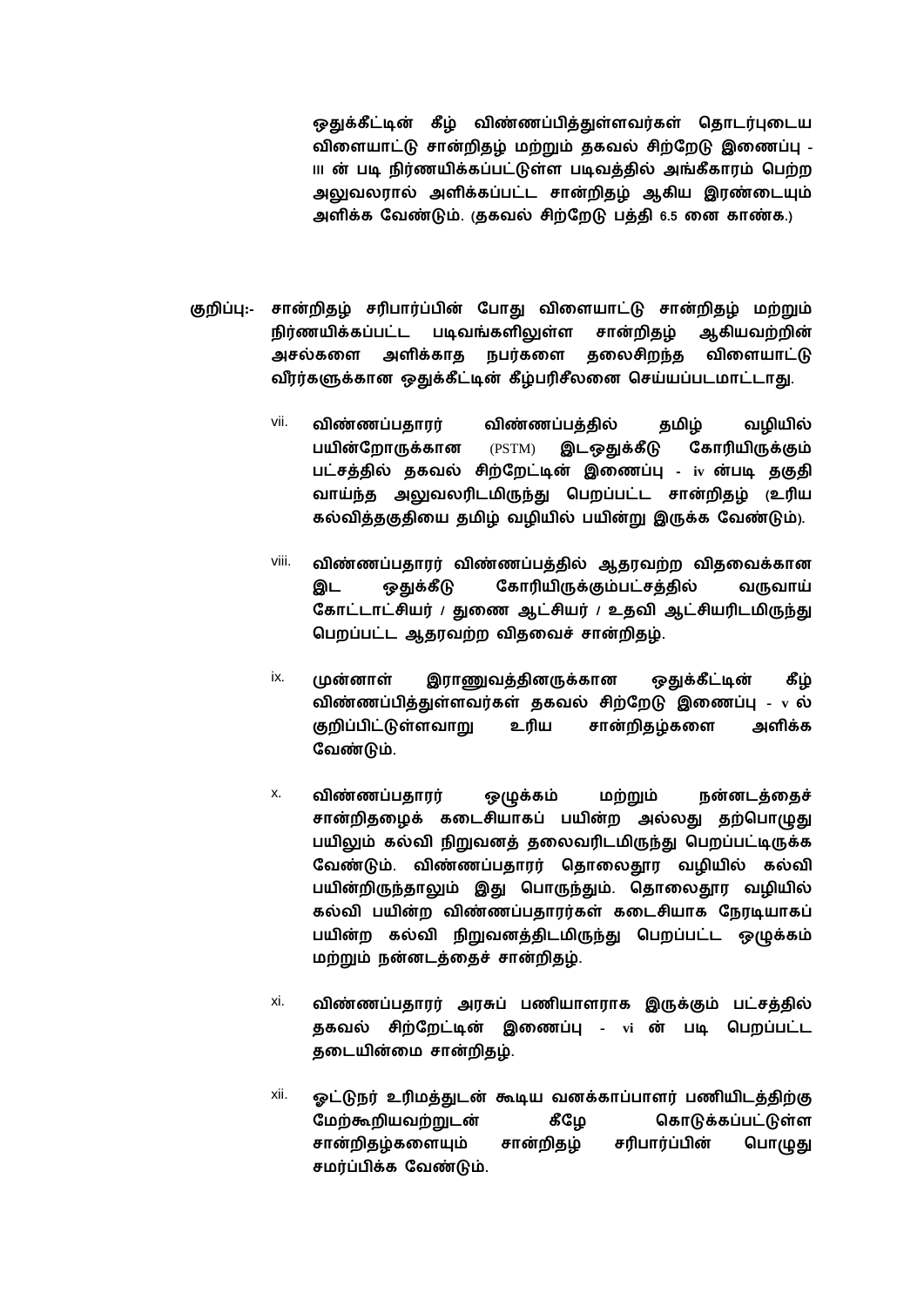- அ) தகுதி வாய்ந்த போக்குவரத்து அலுவலரிடமிருந்து பெறப்பட்ட ஓட்டுநர் உரிமம்.
- ஓட்டுநர் உரிமம் பெற்ற பிறகு வாகனம் ஓட்டியதற்கான முன் ஆ) அனுபவமாக மூன்று வருட காலத்திற்கு குறையாமல் புகழ் பெற்ற நிறுவனத்தில் இலகுரக மோட்டார் வாகனம் / கனரக மோட்டார் வாகனம் ஓட்டியதற்கான சான்றிதழ்.
- இ) மோட்டார் வாகனங்களின் இயந்திர நுட்பம் குறித்து அடிப்படை அறிவு கொண்டதற்கான சுய உறுதிமொழி.
- $\mathbf{F}$ தமிழகத்தில் அங்கீகரிக்கப்பட்ட நிறுவனத்திடமிருந்து பெறப்பட்ட முதலுதவி சான்றிதழ்.
- உ) மாவட்ட தலைமை மருத்துவமனையில் கீழே கொடுக்கப்பட்டவையுடன் பெறப்பட்ட சான்றிதழ்.
- கீழே i. கண்ணாடி அணியாமல் பார்வைத் திறன் கொடுக்கப்பட்டுள்ள அளவுகளில்:-

|               | இடதுகண் | வலதுகண்         |
|---------------|---------|-----------------|
| தூரப்பர்வை    | 6/6     | 6/6             |
| கிட்டப்பார்வை | 0.5     | 0.5 (ஸ்நெல்லன்) |

- ii. இரண்டு கண்களும் போதுமான பார்வைத் திறனைக் கொண்டிருப்பது.
- iii. நிறக்குருடு இல்லாமை, மாறுகண் அல்லது கண்களின் ஆரோக்கியமற்ற நிலை அல்லது ஒரு கண் தெரியாமல் இருப்பது.
- iv. விண்ணப்பதாரரின், ஏதேனும் ஒரு கண்ணில் லேசிக் / லேசர் அறுவை சிகிச்சை / எக்ஸைமர் அறுவை சிகிச்சை செய்யாமல் இருப்பது.
- விண்ணப்பதாரர்கள்  $4)$ சான்றிதழ் சரிபாத்தலுக்கு தற்காலிகமாக அனுமதிக்கப்படுவதின் மூலம் உடற்தகுதி சரிபார்த்தல் மற்றும் உடற்திறன் நடைத்தேர்வு) தேர்விற்கு கலந்து கொள்வதற்கு / பதவிக்கு தேர்ந்தெடுப்பதற்கு எந்த உரிமையும் கோரக்கூடாது
- $5)$ விண்ணப்பதாரரின் விண்ணப்பத்தில் கொடுக்கப்பட்டுள்ள விவரங்களே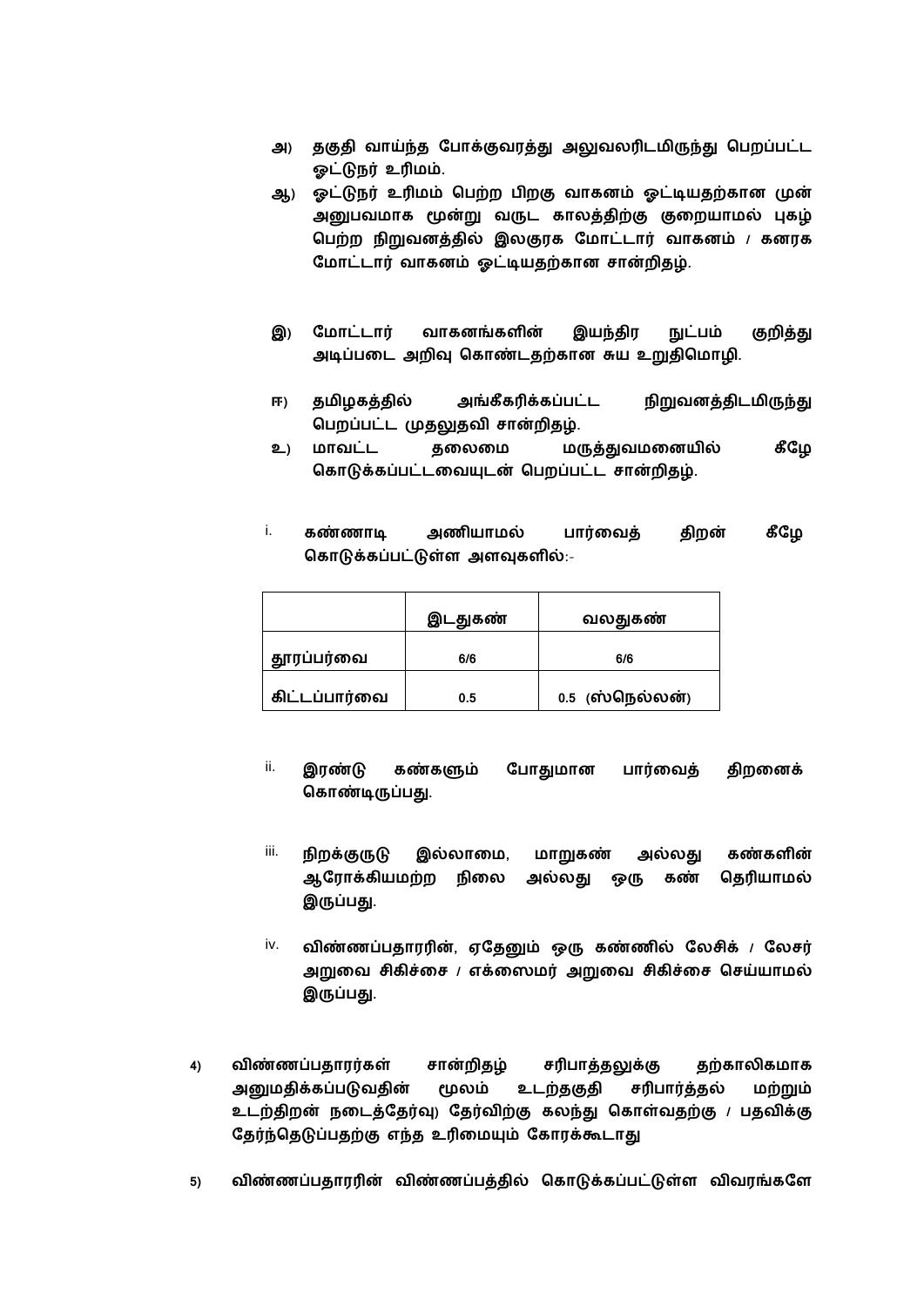எந்நிலையிலும் இறுதியானதாகும். விண்ணப்பக்கில் கொடுக்கப்பட்டுள்ள ககவல்களில் தவறு எகேனும் கண்டறியும் பட்சத்தில் விண்ணப்பம் எந்நிலையிலும் நிராகரிக்கப்படும். கல்வித் தகுதி / வயது / சாதி / இதர இட ஒதுக்கீடுகள் குறித்து பின்னர் பெறப்படும் கோரிக்கைகள் ஏற்றுக்கொள்ளப்படமாட்டாது.

- விண்ணப்பதாரரின் சிற்றேட்டில்  $6)$ கவனம் தகவல் பக்கி 13-ல் ஈர்க்கப்படுவதுடன், விண்ணப்பதாரர் சான்றிதழ் சரிபார்ப்புக் கூடத்தில் ஏதேனும் ஒழுங்கீனச் செயல்களில் ஈடுபடும் பட்சத்தில் அது தீவிரமாக பார்க்கப்படும்.
- குறிப்ப:-சான்றிதழ் சரிபார்க்கும் மையத்திலிருந்து விடுபடுவதற்கு முன்பு, விண்ணப்பதாரர்கள் சான்றிதழ் சரிபார்த்தலுக்காக வழங்கப்பட்ட சான்றிகம்களும் சரிபார்க்கப்பட்ட அசல் பின்ப அனைக்கு பெற்றுக் கொண்டதை உறுதி செய்து கொள்ளவேண்டும். அசல் சான்றிதழ் தொலைந்து போன பிறகு தேர்வுக் குழுமம் எந்த பொறுப்பும் ஏற்காது.

#### ஆ. உடற்தகுதி சரிபார்த்தல்:

- $1.$ சான்றிதழ் சரிபார்த்தலுக்குப் பிறகு தகுதி வாய்ந்த விண்ணப்பதாரர் கேர்விற்கு சரிபார்க்கல் கற்காலிகமாக உடற்தகுதி அனுமதிக்கப்படுவார். விண்ணப்பதாரர்களுக்கு மேற்கூறிய தேர்வில் கலந்து கொண்டதற்கான சான்றிதழ் வழங்கப்படும்.
- $2.$ விண்ணப்பதாரர் உடற்தகுதி சரிபார்த்தல் தேர்விற்கு தற்காலிகமாக அனுமதிக்கப்படுவதின் மூலம் பதவிக்கு தேர்ந்தெடுப்பதற்கு எந்தவித உரிமையும் கோர இயலாது.
- விண்ணப்பதாரரின் அடையாளம் கண்டு கொண்ட  $3.$ பிறகு அறிவிக்கையின் பக்கி 10-ல் குறிப்பிட்டுள்ளபடி உடற்குகுகி சரிபார்க்கல் நடத்தப்படும்.
- சரிபார்ப்பிற்குப்பின் உடற்தகுதி சரிபார்த்தல்  $\overline{4}$ . சான்றிதழ் அதே வளாகக்கில் மேற்கொள்ளப்படும்.
- $5.$ விண்ணப்பதாரர் உடற்தகுதி சரிபார்த்தலின் போது அறிவிக்கையின் பத்தி 10 (ii) - ல் குறிப்பிட்டுள்ள சான்றிதழை (உடற்தகுதிச் சான்றிதழ்) சமர்ப்பிக்க வேண்டும்.